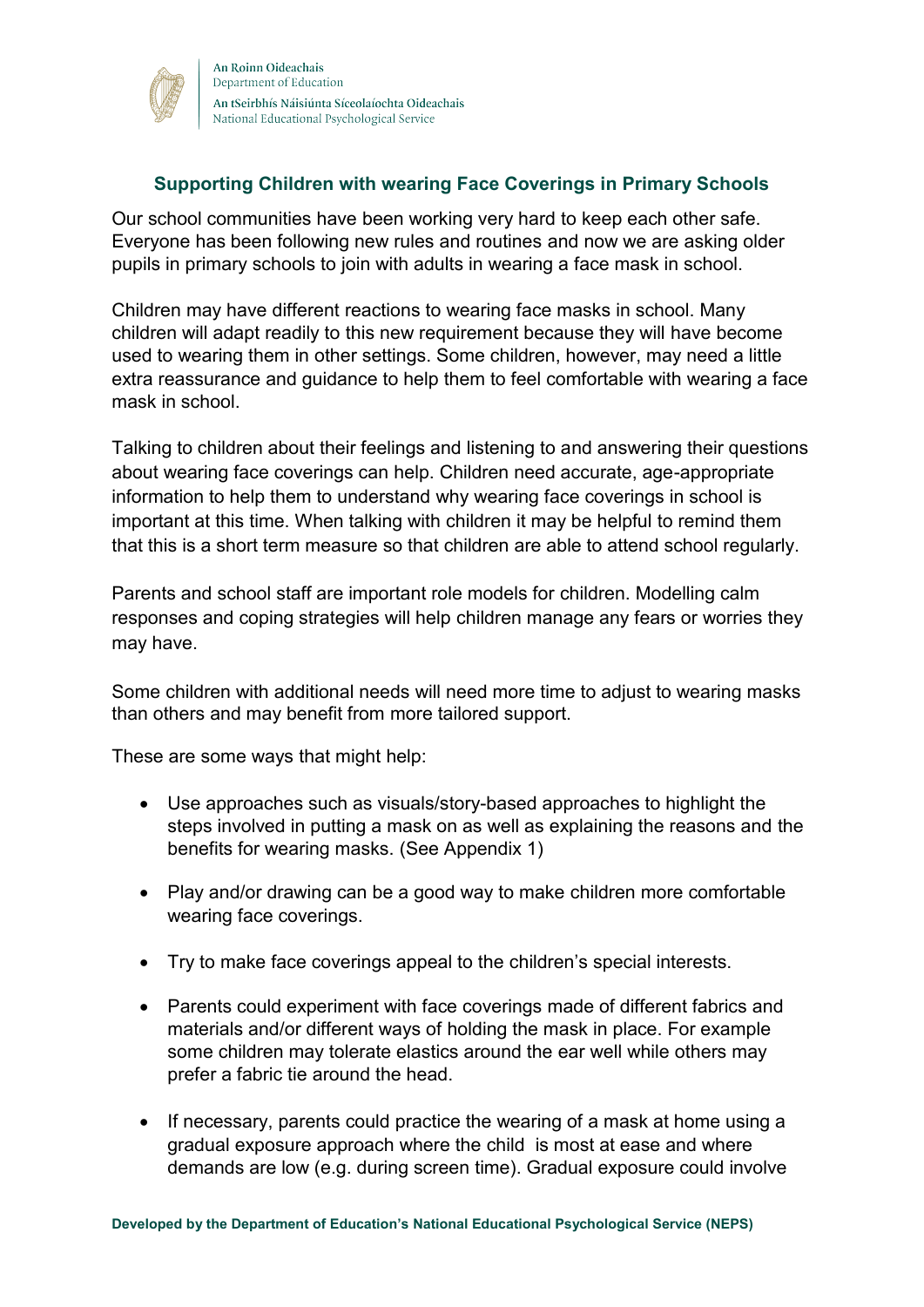

steps such as initially just holding the mask, then holding the mask against the face, then placing the elastic around one ear before extending to full use. (See Appendix 2)

- Praise the child for wearing the mask. If appropriate, consider reinforcing mask wearing behaviour using a reward/incentive system.
- Face masks present specific challenges for children who are Deaf/hard of hearing. Perspex visors may be more 'Deaf friendly' and will support communication.
- Children with a visual impairment and those who are blind will require support and practice wearing a mask that covers the mouth and nose. Those with a visual impairment (VI), but with some vision, may have difficulty with glasses fogging up when wearing a face mask. The top of a mask can also lower peripheral vision and cause a visual distraction; in such cases a visor may be a more suitable option.
- In school engaging in calming and regulating activities, such as physical activity, drawing, music and relaxation/breathing exercises may support children who are struggling to adjust to this change.
- Incorporate outdoor breaks from mask-wearing into the school day.
- Remember, despite support some children may struggle to get used to wearing masks. Continue to be patient and empathetic.

The good news is that, with the right support and reassurance, most children will adapt to wearing face masks**.**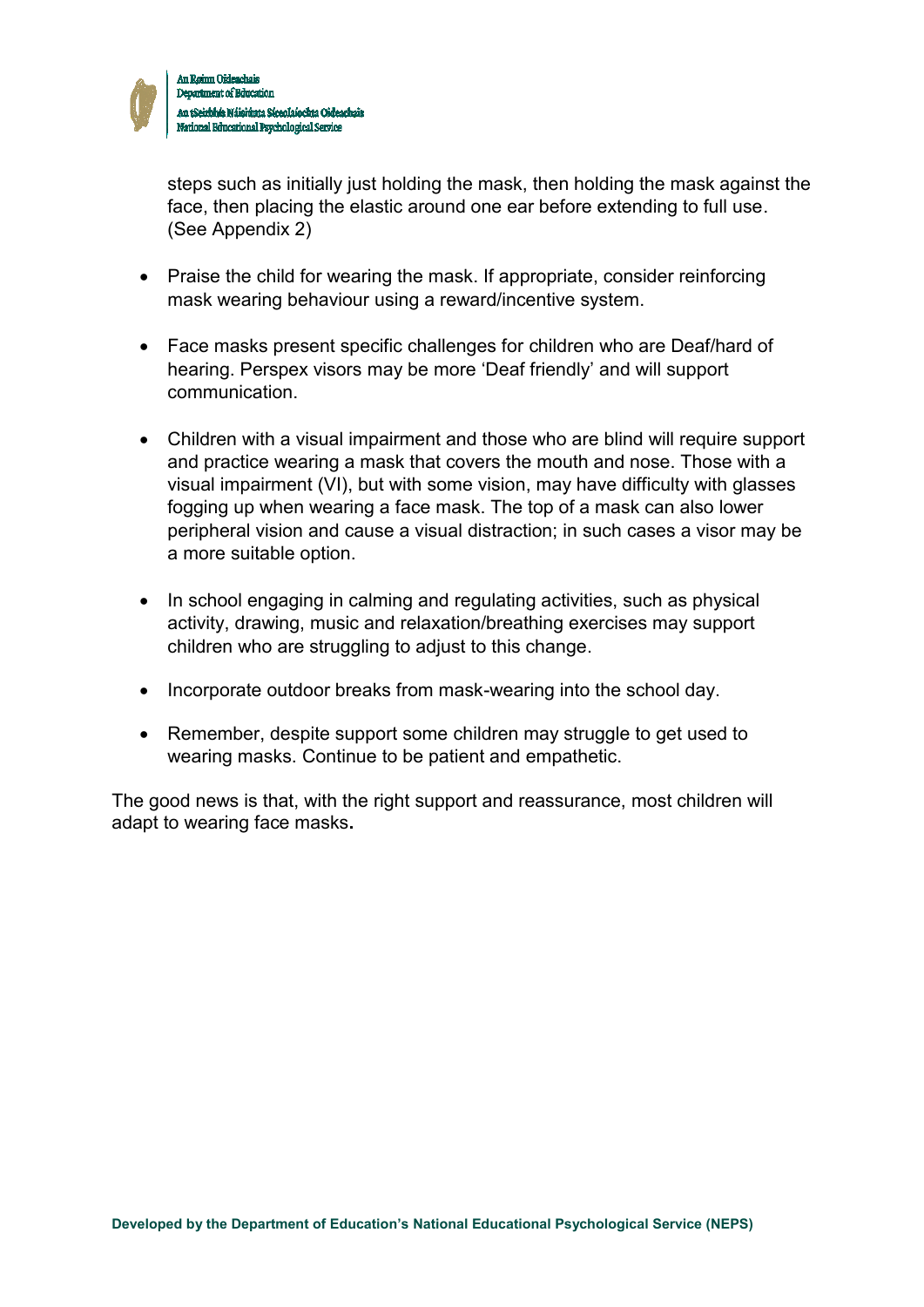

## **Appendix 1: Sample Story-based Script about Wearing a Mask**

COVID-19 is still here in Ireland. It is a virus, it is very small and we cannot see it. It can pass from person to person when we sneeze or cough.

Wearing a mask can help to keep us safe. It stops the virus from spreading through the air.

My teacher wears a mask in school. People wear masks in the shops. I can wear a mask as well.

There are lots of different kinds of masks. They are all good at keeping me safe.

My mask covers my nose. My mask covers my mouth and chin. It has loops that go around my ears.

I can get help to put my mask on. I can practice wearing a mask at home.

It can feel different to have a mask on my face. My face may feel warmer and that is ok. It is my breath that is warm. I can breathe with my mask on.

I will take off my mask to eat my snack. When I am finished I will put it back on.

I can have fun with my friends when I am wearing my mask.